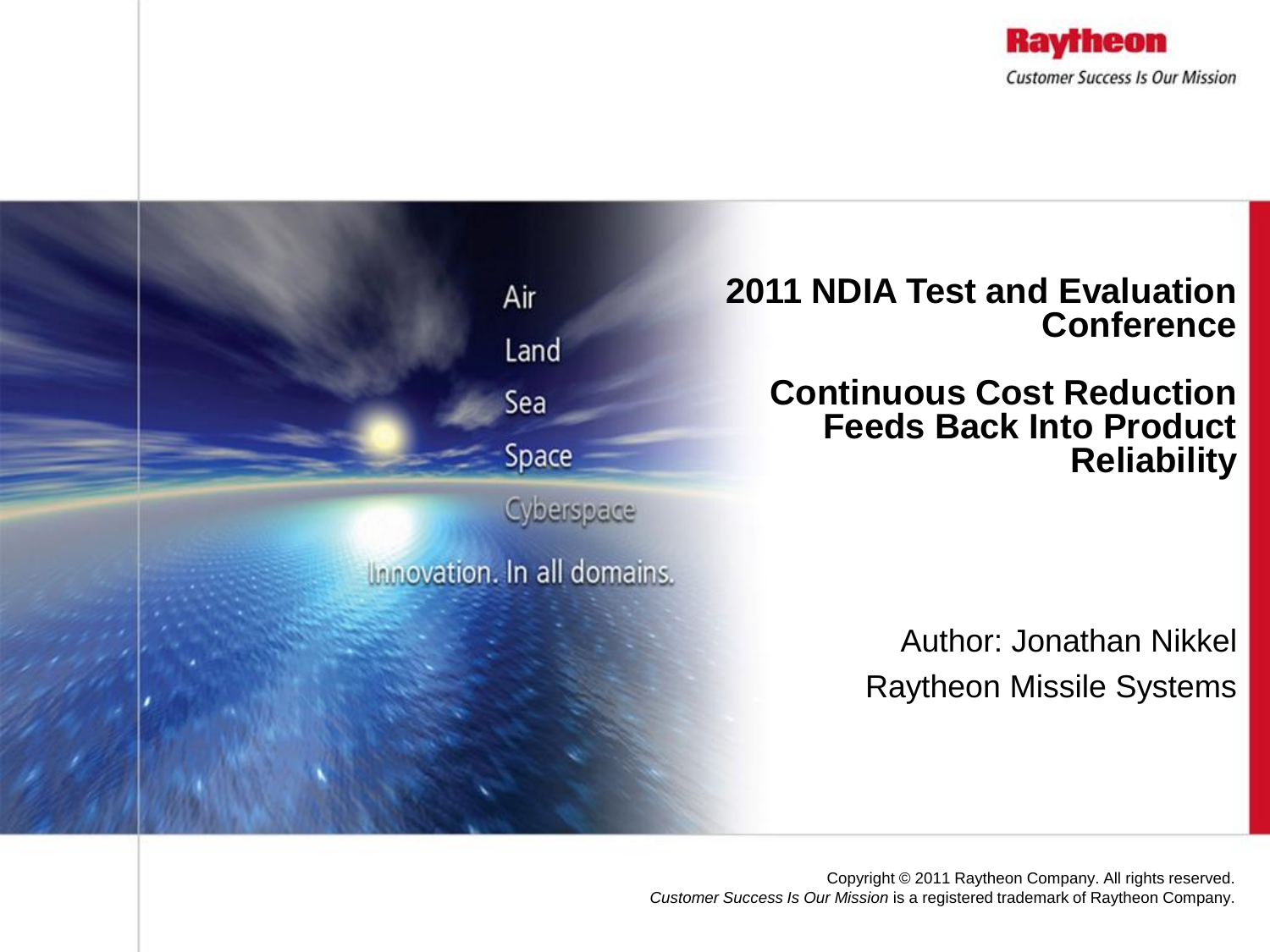## **120GM DaggerTM Introduction**



**Raytheon** 

**Missile Systems**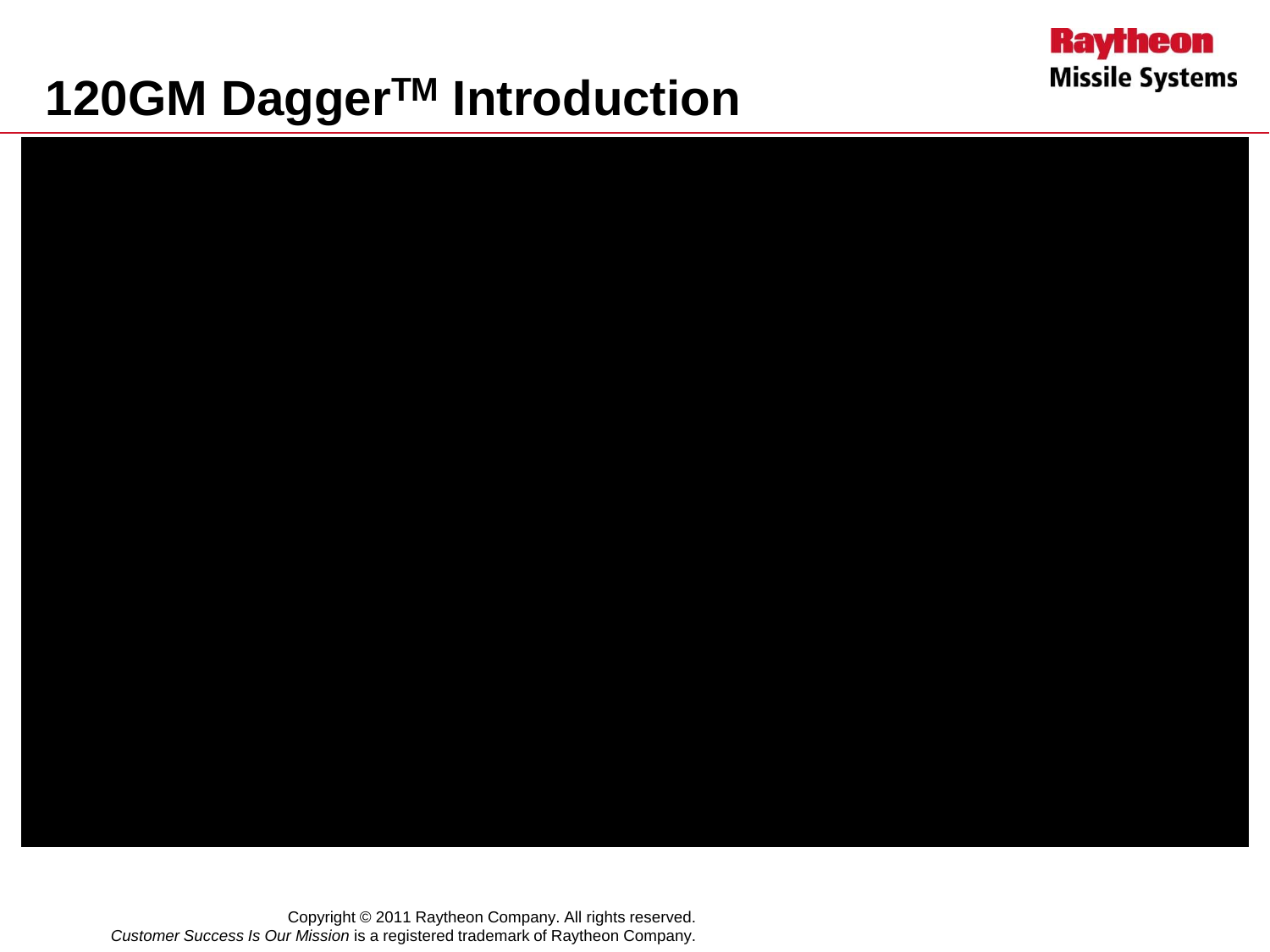## **120GM DaggerTM**



- Advanced Precision Mortar Initiative
	- 2009-Present Urgent Need Effort to Expedite Guided 120mm Mortars to Field
	- RMS was awarded a Phase 1 contract
	- APMI Phase 2 contract (sole source) was awarded to ATK
- Raytheon 120GM Dagger<sup>TM</sup> GPS-only Design was updated during APMI Phase 1 to include
	- Standard Weapon Interface Compatibility
	- SAASM GPS
	- Telemetry
	- Tri-Mode Fuze (Standard M734A1 Mortar Fuze)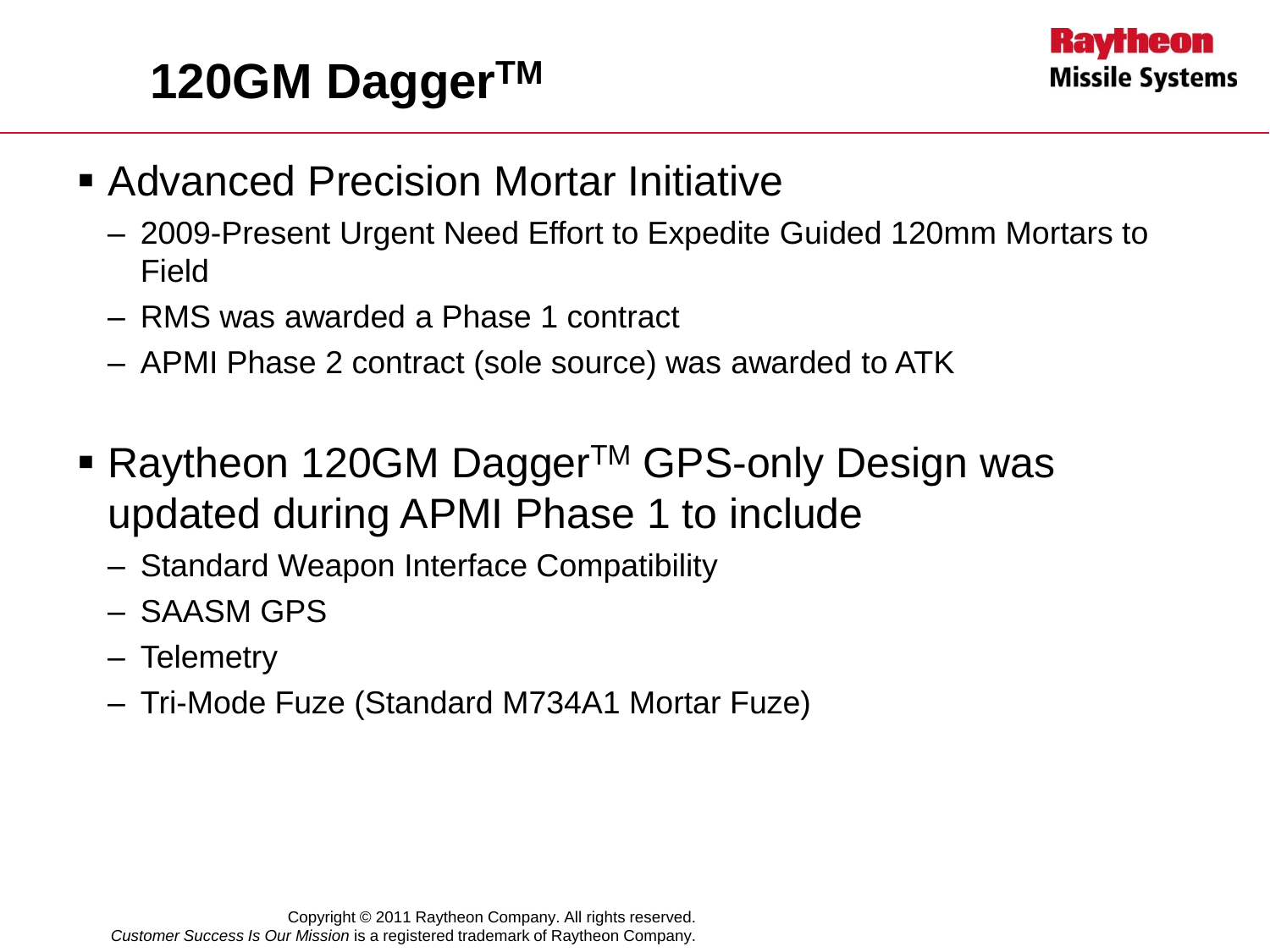

# **Reliability**

- Many definitions, a good definition:
	- "The probability that a *functional unit* will perform its required functions for a *specified interval* under *stated conditions*."
- **How is reliability scored/evaluated?** 
	- Analytical Methods (mostly pre-CDR)
		- Our program conducted minimal effort here (quick turn, no time)
		- Created fault trees, use of Built-in-Test
	- Test and Evaluation (mostly post-CDR)
		- Heavy emphasis on component/system level repeatability testing and All-Up-Round Flight Testing
		- Simple sequence: Test system, find problems, fix them, test again.
- In general, product reliability is proportional to
	- Man-hours Invested in T&E
	- Number of Hardware Units Built/Delivered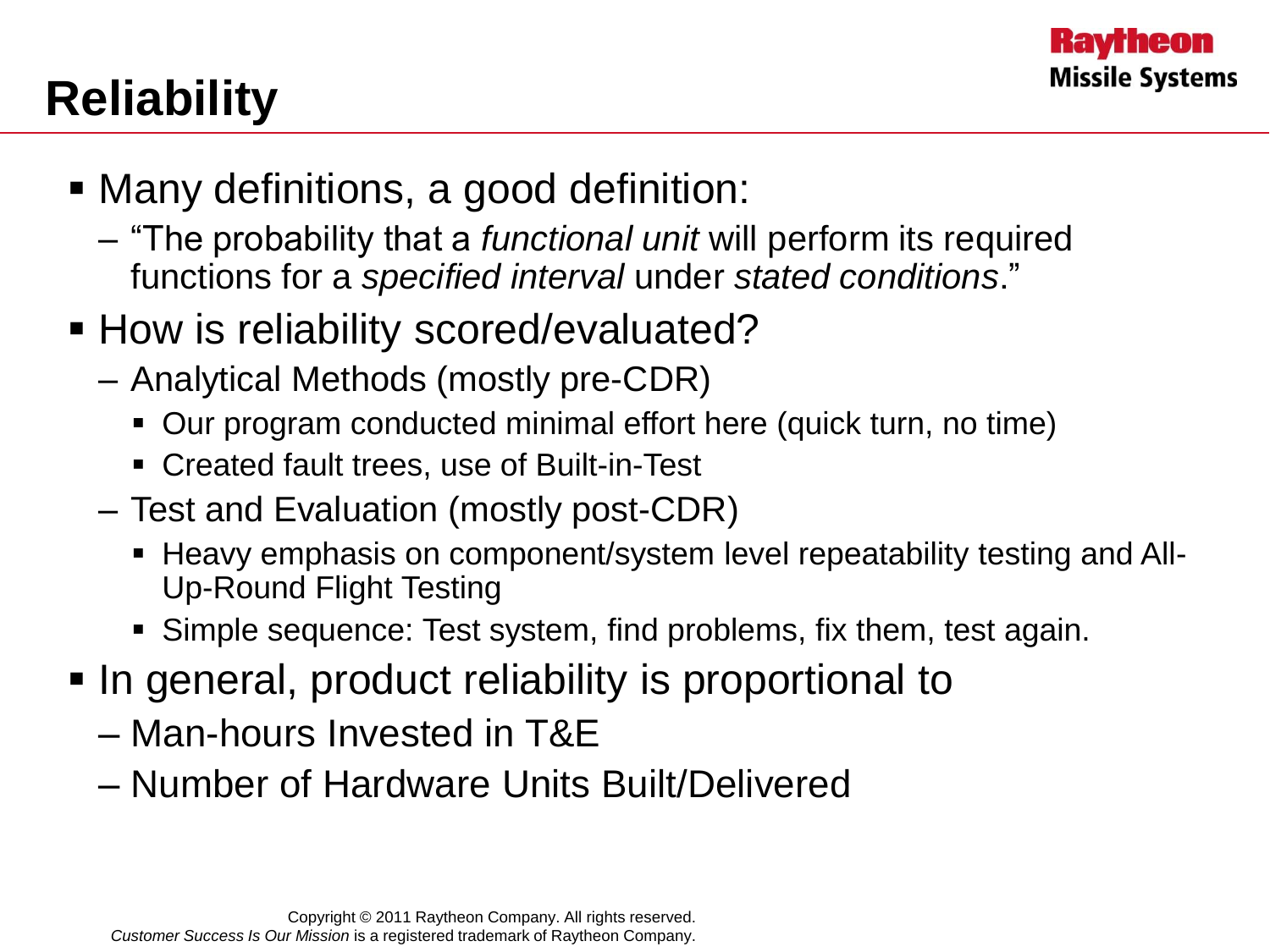# **Reliability**

- Understanding and Achieving Reliability in Missile/Projectile Business can be a Difficult Problem Due to Intrinsic Nature of Expendable Systems
	- (not to say it isn't difficult elsewhere…)
	- Long dormant storage life requirements
	- 1-shot devices (squibs)
	- No/minimal design capacity for built-in redundancy
	- Minimal information from systems under test (sometimes must disturb system to extract information)
	- Difficult environmental requirements
	- Shoe-string, leap-frog budgets
	- Tight schedules when money is present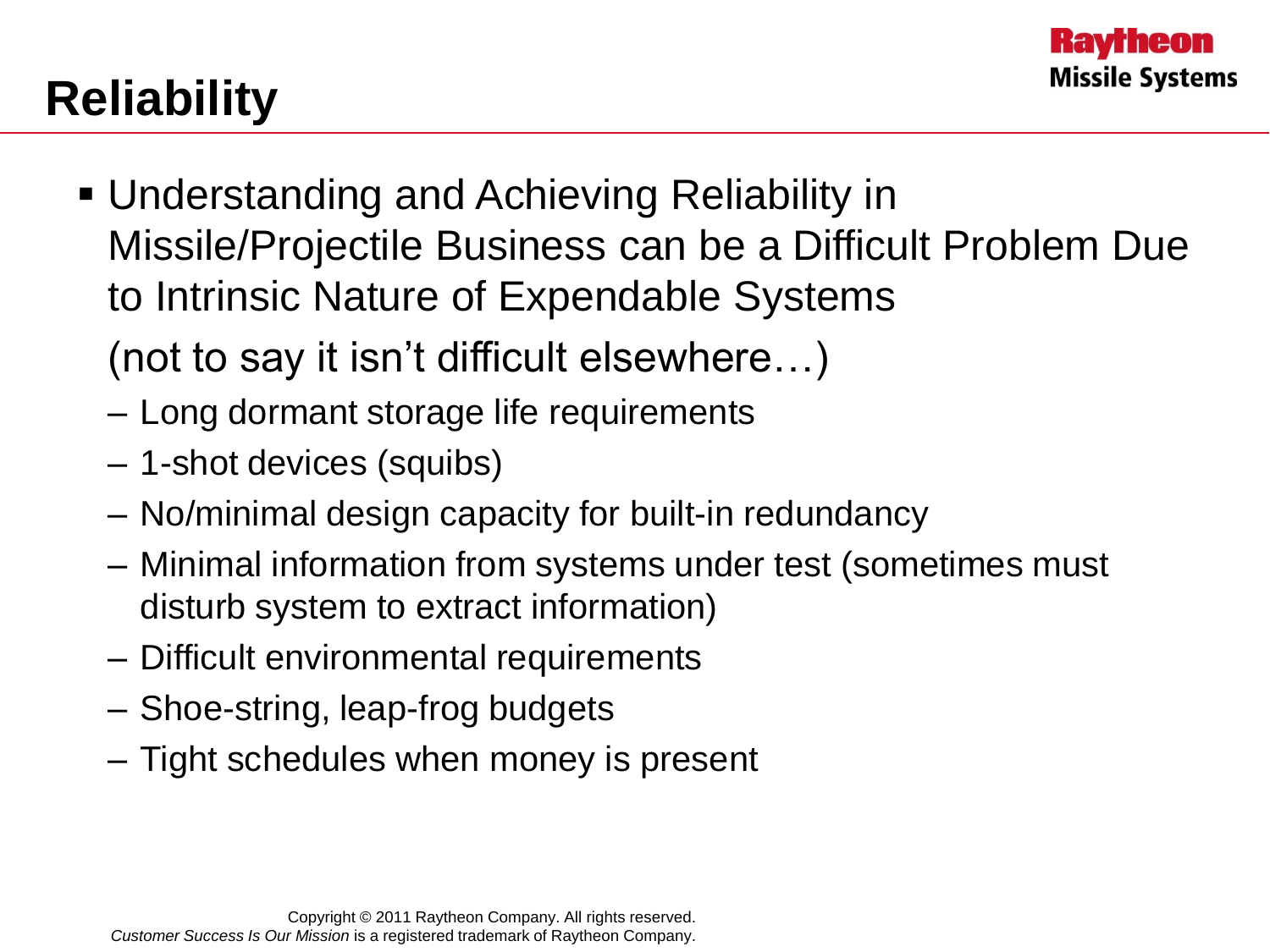#### **Complex Technology Products Reliability Incentives**



**Raytheon** 

**Missile Systems**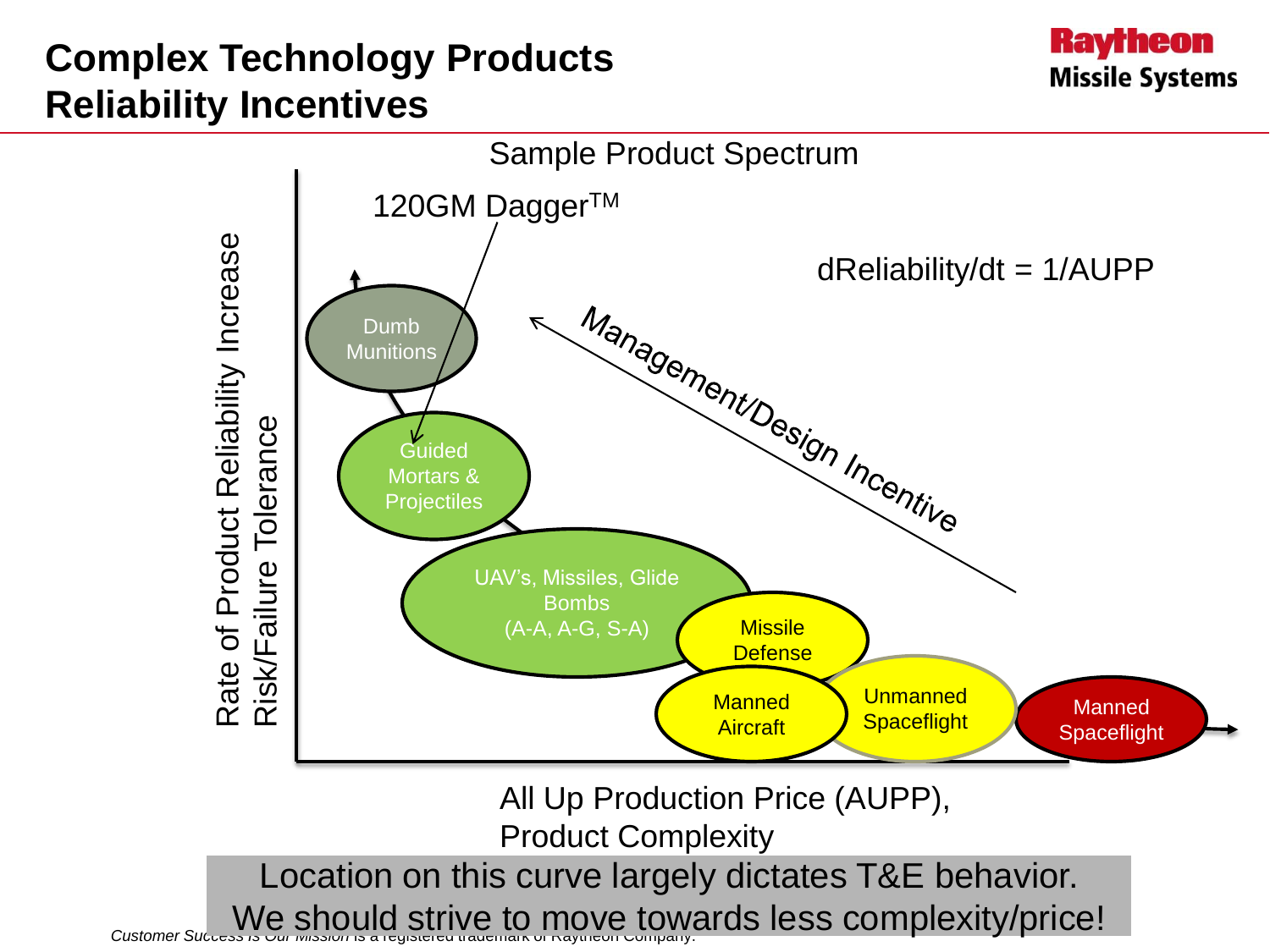

## **Sources of Product Maturity**

- Laboratory Testing
	- Use case parameter exploration with hardware
	- Software parameter exploration
	- Functional testing
	- **Repeatability testing** 
		- **Extremely Boring, Extremely Effective!**
- **Simulation** 
	- Some mix of real and simulated hardware and physics
	- Performance optimization
	- Rapid software evolution
	- Software parameter exploration
- Field/Flight Testing
	- Real product hardware in tactical or near-tactical environment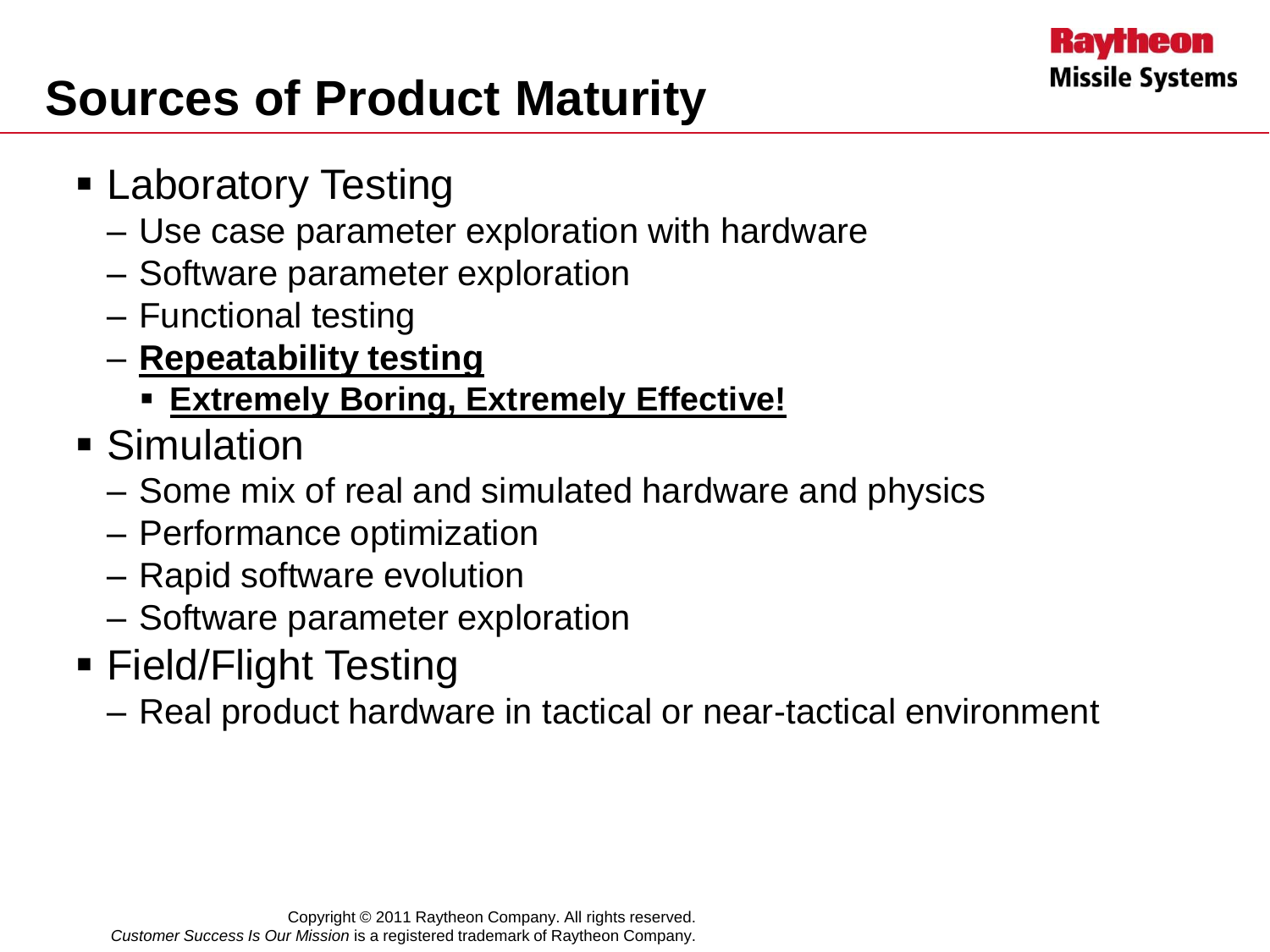## **Optimal Mixture is Product Dependent**

- Optimal Test Mixture Depends on Location in Product Space 120GM Dagger™
- High Failure Tolerance/Low Production Price
	- Laboratory testing as necessary
	- Minimalistic (low fidelity) simulation necessary to mature software algorithms and generate course performance estimates
	- Heavy weighting towards field/flight testing with real hardware, as soon as possible (10's to 100's of flights per year)
- Low Failure Tolerance/High Production Price
	- Heavy laboratory testing
	- Heavy work in low, medium, and high fidelity simulations
	- Field/Flight test minimally, and only once high confidence in success is achieved (1-10 flights per year)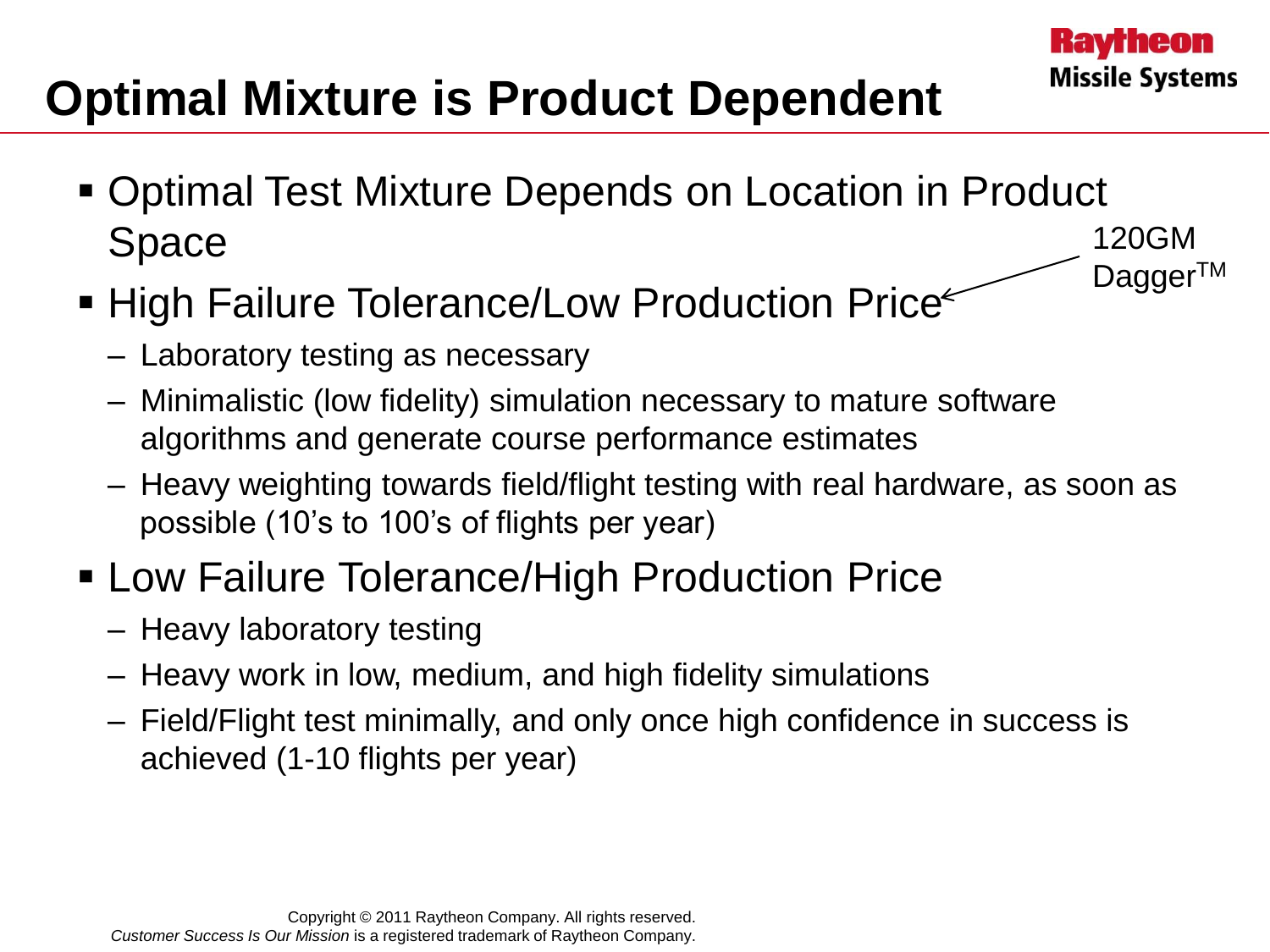## **Types of T&E – Pros/Cons**

|            | <b>Laboratory/Simulation Testing</b>                                                                                                                                                                             | <b>Field/Flight Testing</b>                                                                                                                                                                                                       |
|------------|------------------------------------------------------------------------------------------------------------------------------------------------------------------------------------------------------------------|-----------------------------------------------------------------------------------------------------------------------------------------------------------------------------------------------------------------------------------|
| <b>PRO</b> | •Usually Cheaper than Flight<br>Testing (both monetarily and<br>politically)<br>•Easy to control, homogenize and<br>selectively explore product<br>parameter space<br>•Failures have minimal political<br>impact | •Highest Fidelity<br>•High Political Impact<br><b>.Exposes Product Issues Quickly</b><br><b>•True Performance Estimates</b>                                                                                                       |
| <b>CON</b> | •Lower Fidelity than Flight Testing<br>•Mountains of Data<br>•Time Consuming<br>•Inaccuracy in Performance<br><b>Estimates due to Modeling Fidelity</b>                                                          | •High (Negative) Political Impact<br>•Expensive<br>•Tendency to heavily script events due<br>to political risks<br>•Larger Non-Homogeneous, Random<br>Parameter Space that is Difficult to<br>Quantify/Measure/Control/Understand |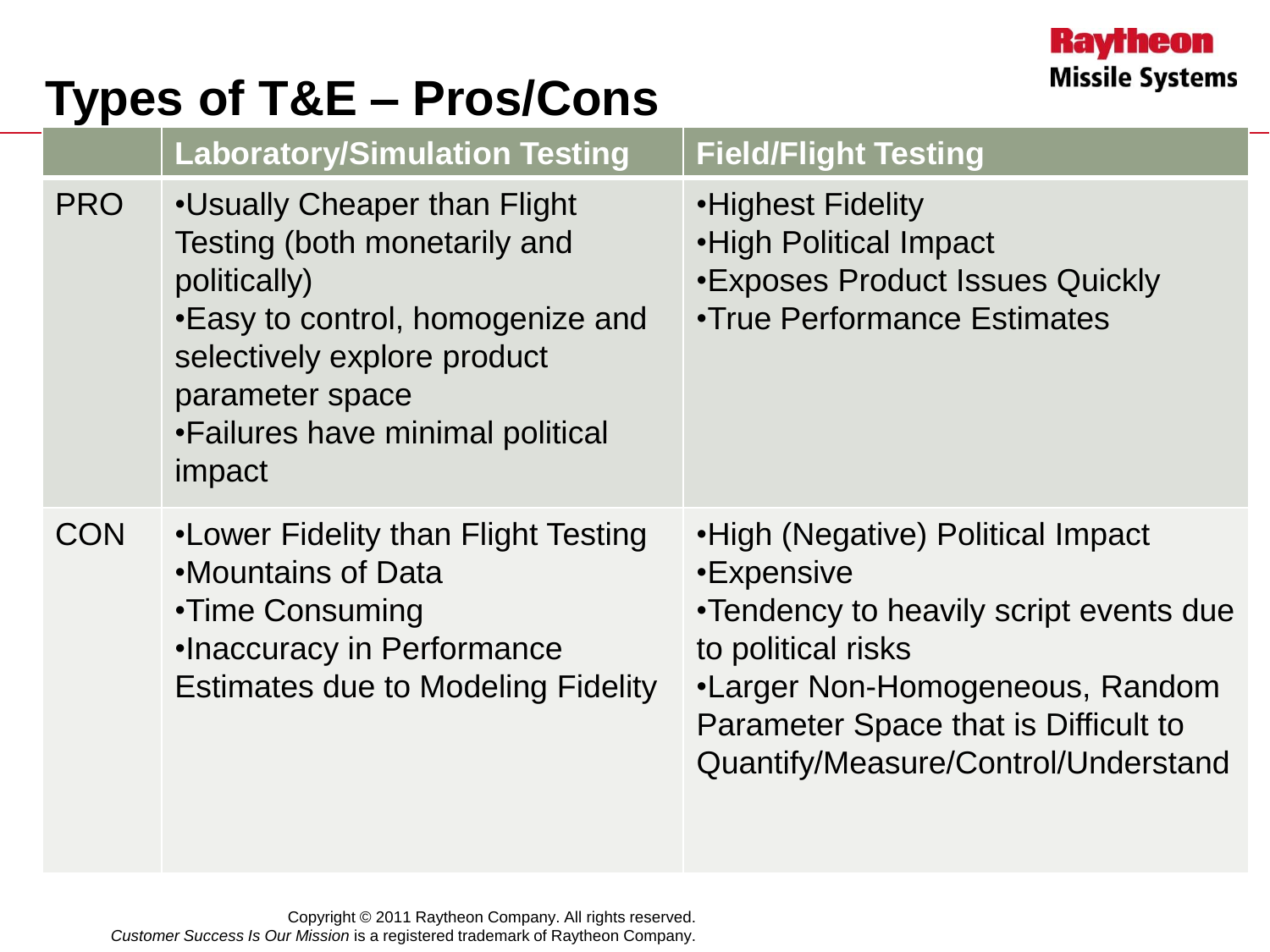

## **On the "Fire and Fix" Mentality**

- Thomas Edison vs. Nicola Tesla
	- Tesla hated the experimental, non-theoretical methods Edison used
	- Tesla was (and is still) revered for his theoretical prowess
	- In the end, Tesla was not a successful businessman he was too academic!
	- Edison did not need to *fully* understand the underlying physics to make something work
- When time is short, and hardware is (relatively) cheap, one can resort to experimental methods.
- Even though it does not sound as "smart" (because it is not!), experimental methods can be (and have been for us) a legitimate approach to maturing a product.
- Both men and their methods represent extremes a mix of laboratory, simulation, and flight testing is best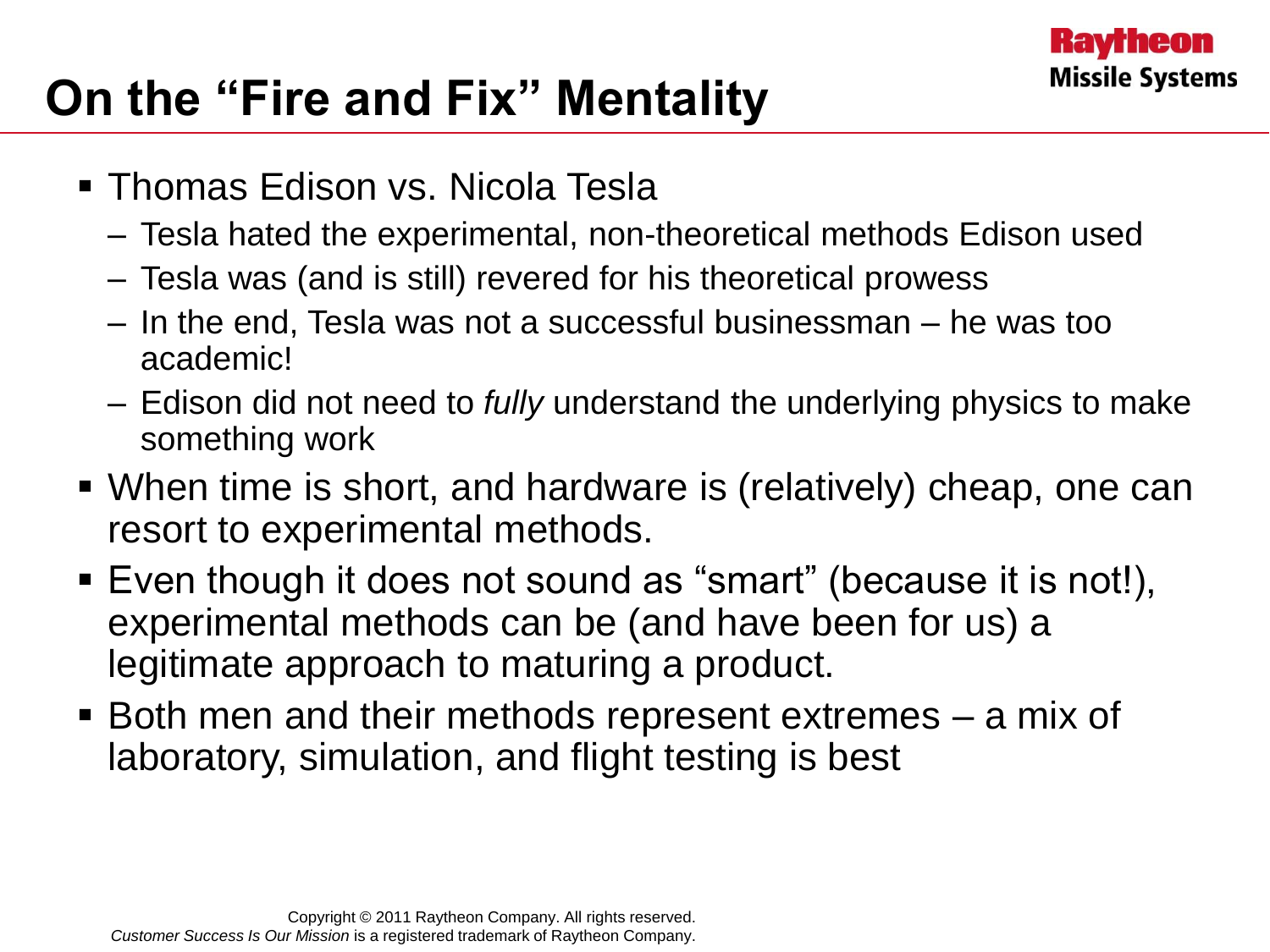

## **Risk Aversion**

- Why do we fear failure?
	- Yields Negative Customer Perception: "This Widget Will Never Meet Performance/Reliably Within a Schedule We Care About."
- Certainly, life is cozier if we never fail
- **Failure is often a necessary step in maturing a product** 
	- We must increase our appetite to budget for failure, and build failure into (some) programs…this is difficult to sell in an era of declining expenditures.
	- Desire is to work testing towards the edge of the performance envelope, out of the cushy nominal areas, as political landscape allows. We want to understand where and why a widget fails!
	- Failure-tolerant programs are more likely to be successful in the end.
- Failure Often Yields More Knowledge and Product Improvement than Success, because Engineers are Forced to Dig Deeper
- Don't Dread the Failure Review Board Embrace the Opportunity to Learn Something New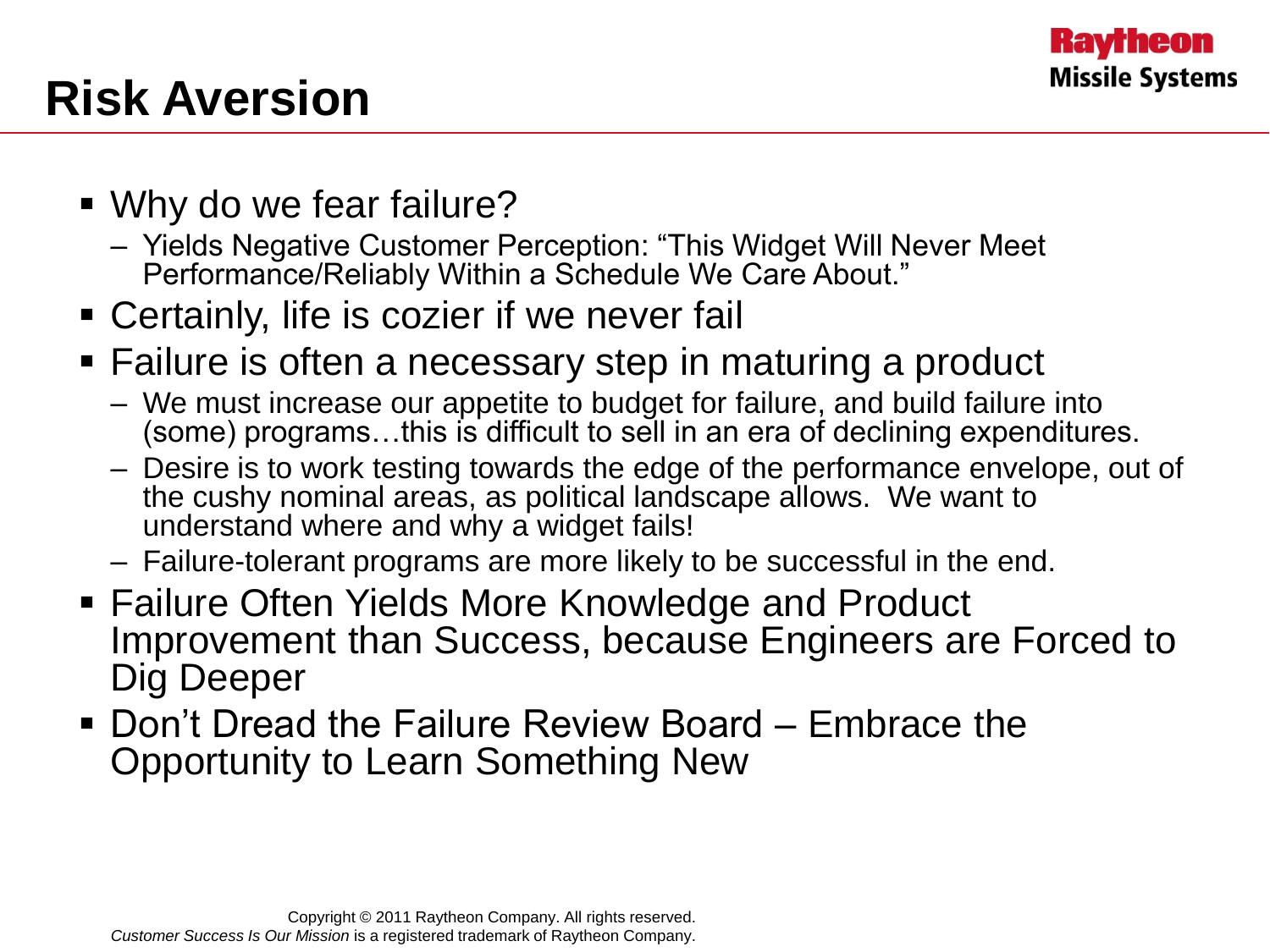## **Product Maturity Incentives**



More People != Success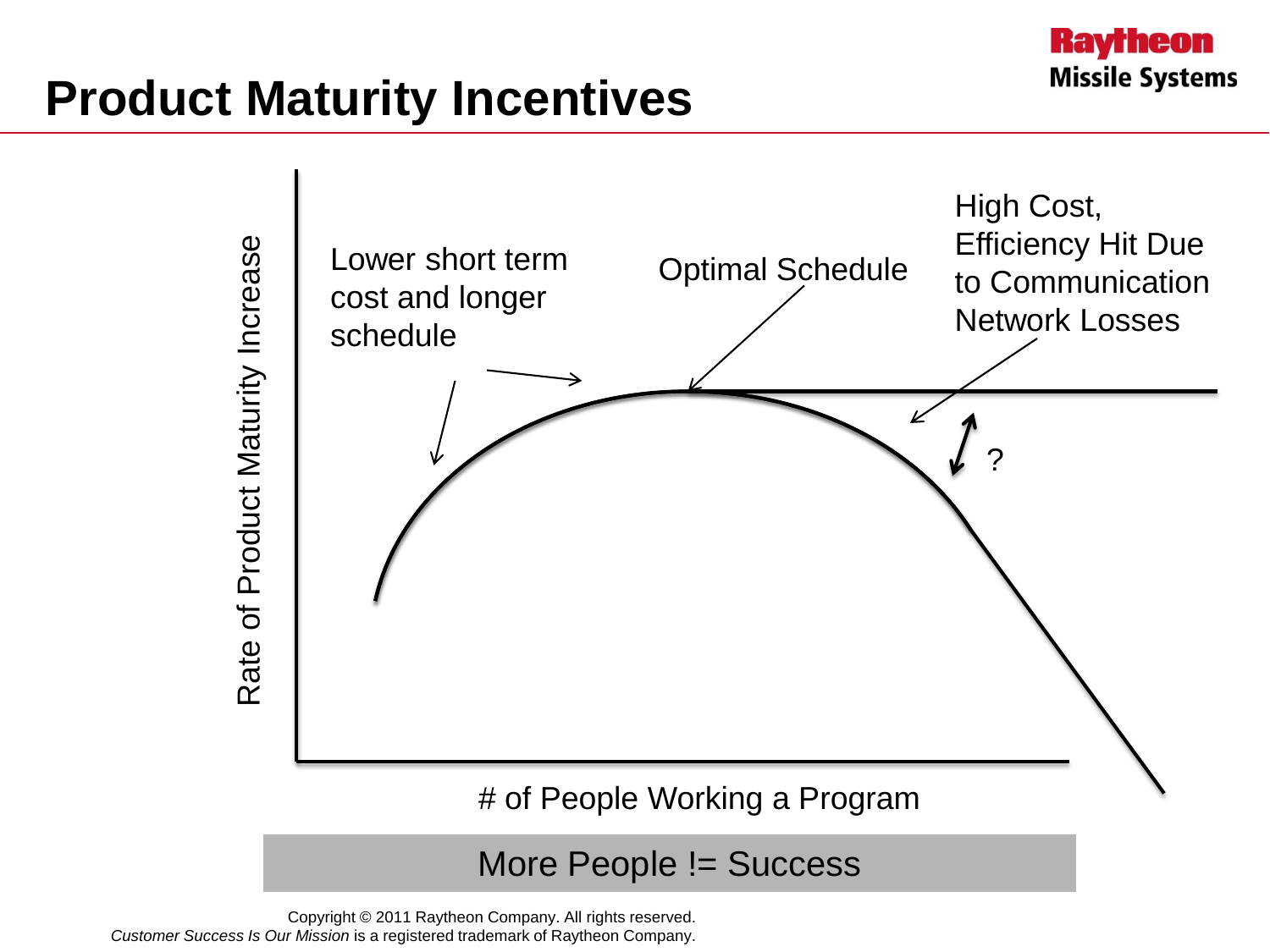### **Example AUPP vs. Flight Test Quantities Economies of Scale**

- Unit Cost Reduction Feeds Back Into Product Reliability by Allowing Us To Extract more Knowledge from a Given Budget
- Notional Analysis synthetic costing/budget numbers, not real data
	- Values used are for example purposes only
	- Low Quantity or Initial AUPP: \$19k
	- Notional ~Logarithmic Price Breaks
	- FYXX T&E Materials Budget: \$800,000
		- le, customer gives us \$800k for flight testing this year. What can we do with it?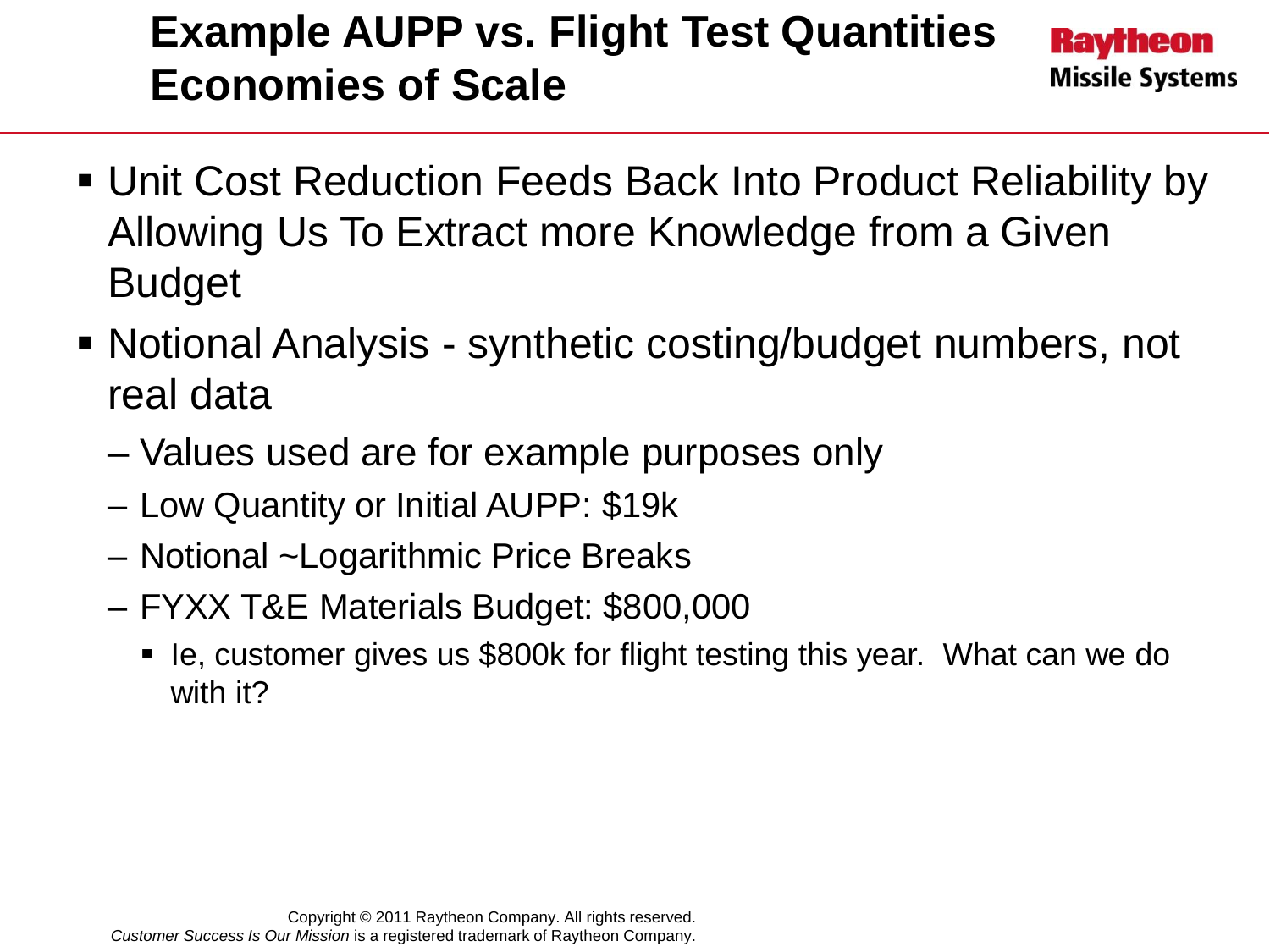# **AUPP vs. Flight Test Quantities (cont)**

(Synthetic Information, Not Real Costing Data)

Example: Achieving 50% cost reduction more than doubles our test articles at this budget level, because we hit the next level of price break.

Accelerates us into regime of finding/fixing the nitty-gritty 1% failures!



**Raytheon** 

**Missile Systems**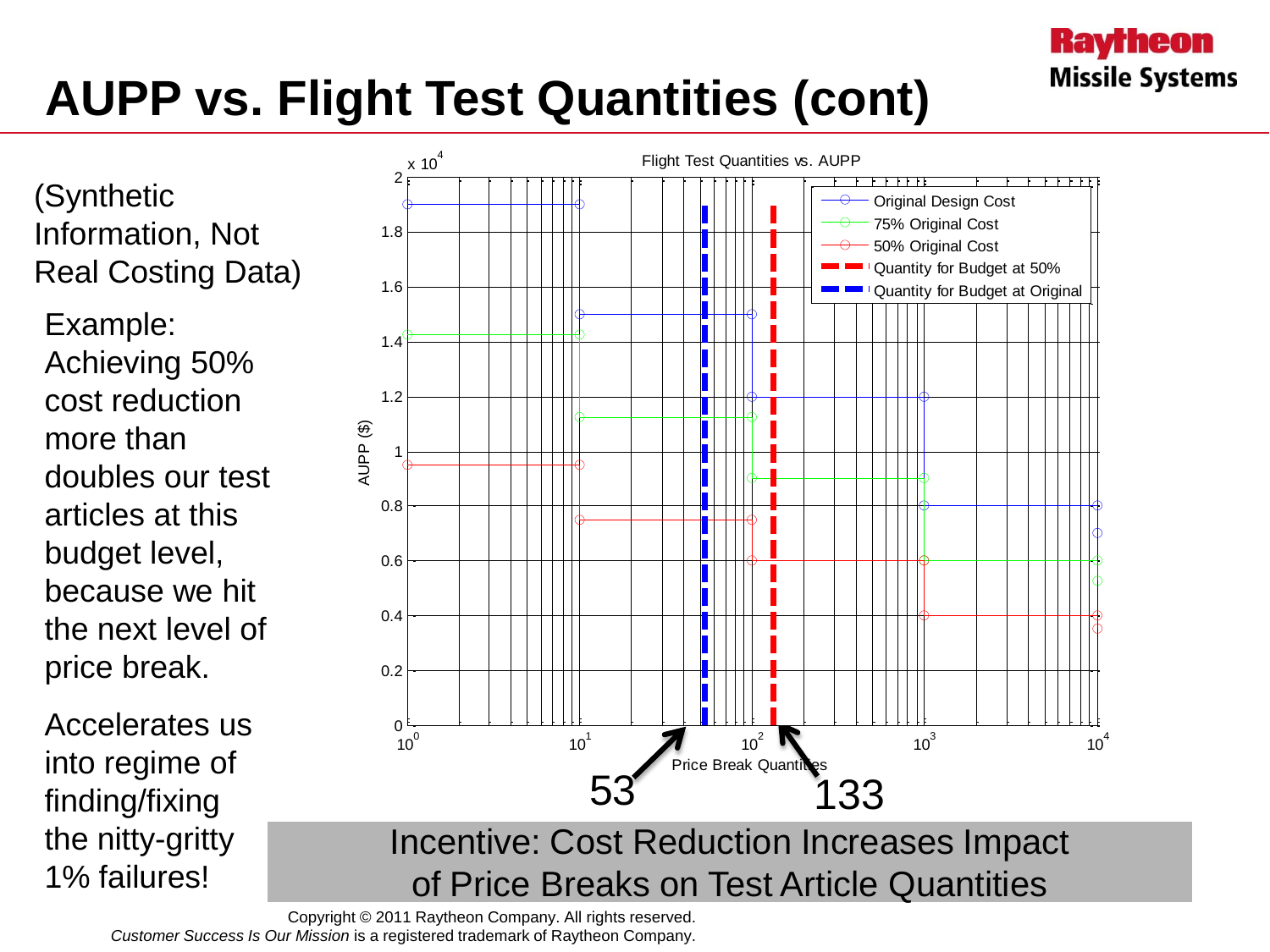

## **How Do We Minimize Cost?**

- A Few Strategies Employed
	- Migration functionality of multiple CCA's into a single **CCA**
	- No wheel re-invention use of proven COTS component parts
	- Move from milled to extruded or cast metal parts where possible
	- Reduce number of metal parts
	- Phase in next generation component parts (vendor produces a lower cost alternative)
	- Minimize Test Equipment NRE
	- Automate assembly and test processes to reduce test time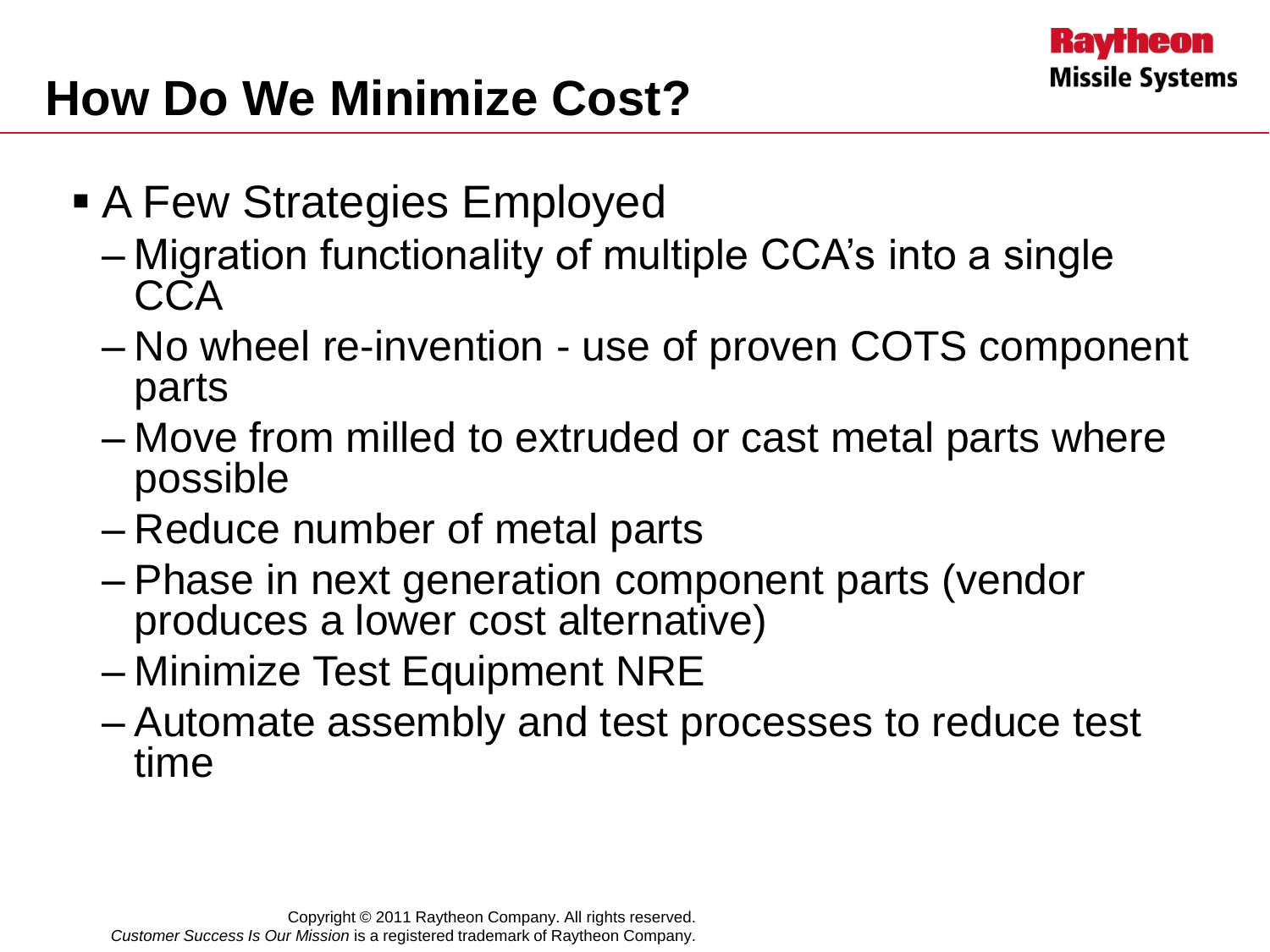## **Where We Are**

#### ■ Status

- Post-APMI Phase 1, team size was significantly reduced
- Reliability improvement work has continued on a shoe-string budget
- An unconventional first: This program validated improvements in flight test with reused spent flight hardware (shot out of a gun, impacted the ground), in one case with 3x re-use (guidance electronics only, no structural components). Third HW flight after problem fixes missed target by <1m!
- We have conducted many recent successful firing tests, with major hardware components donated by suppliers!
- We wish to thank our supporters at Picatinny Arsennal, Yuma Proving Ground, and New Mexico Tech

#### $\blacksquare$  120GM Dagger<sup>TM</sup>

- Extended Range
- High Accuracy, Even in Moderate Winds
- No MET data required
- Tri-mode Fuze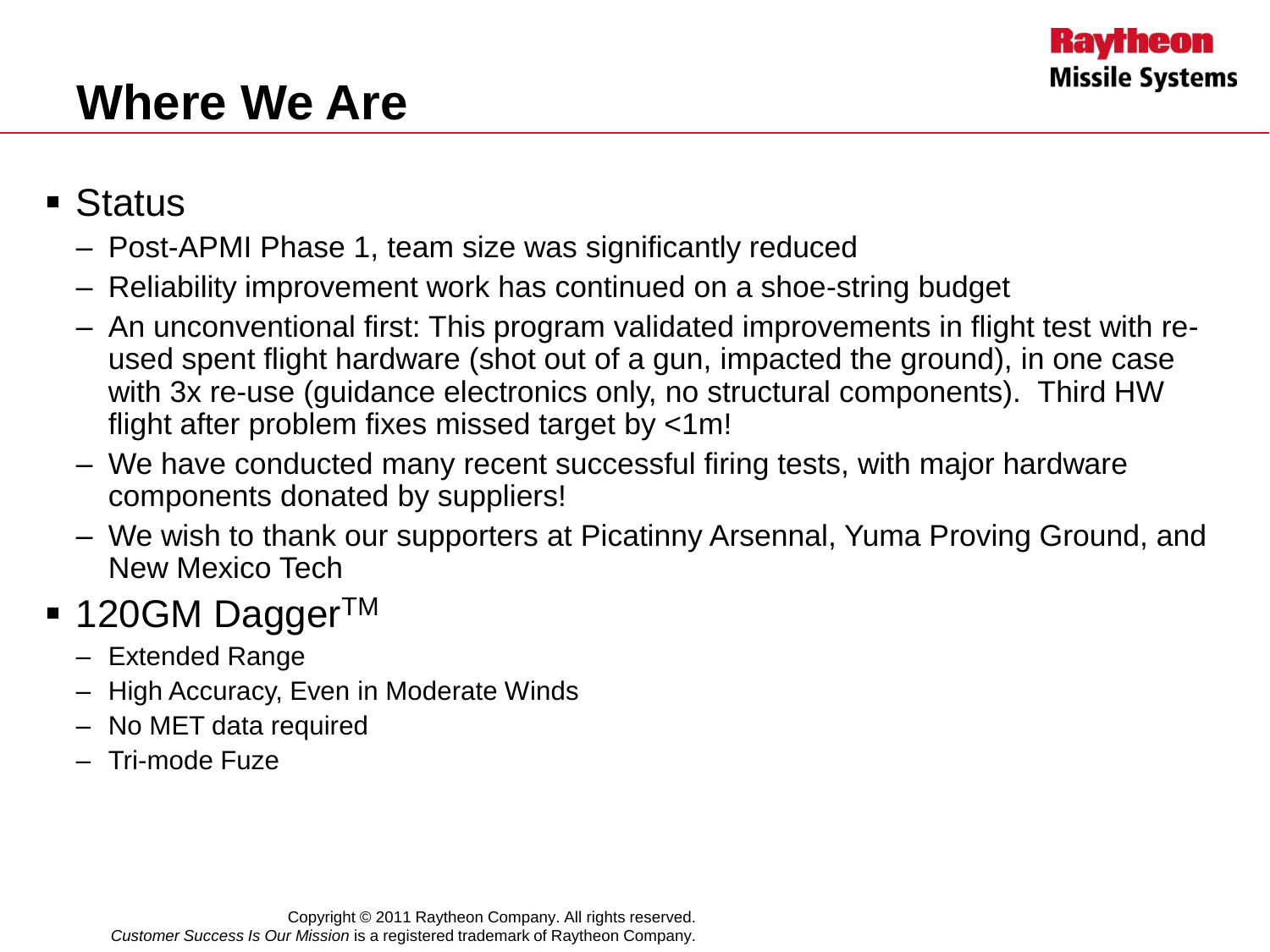### **Impact Video from APMI Shoot-Off**



**Raytheon** 

**Missile Systems**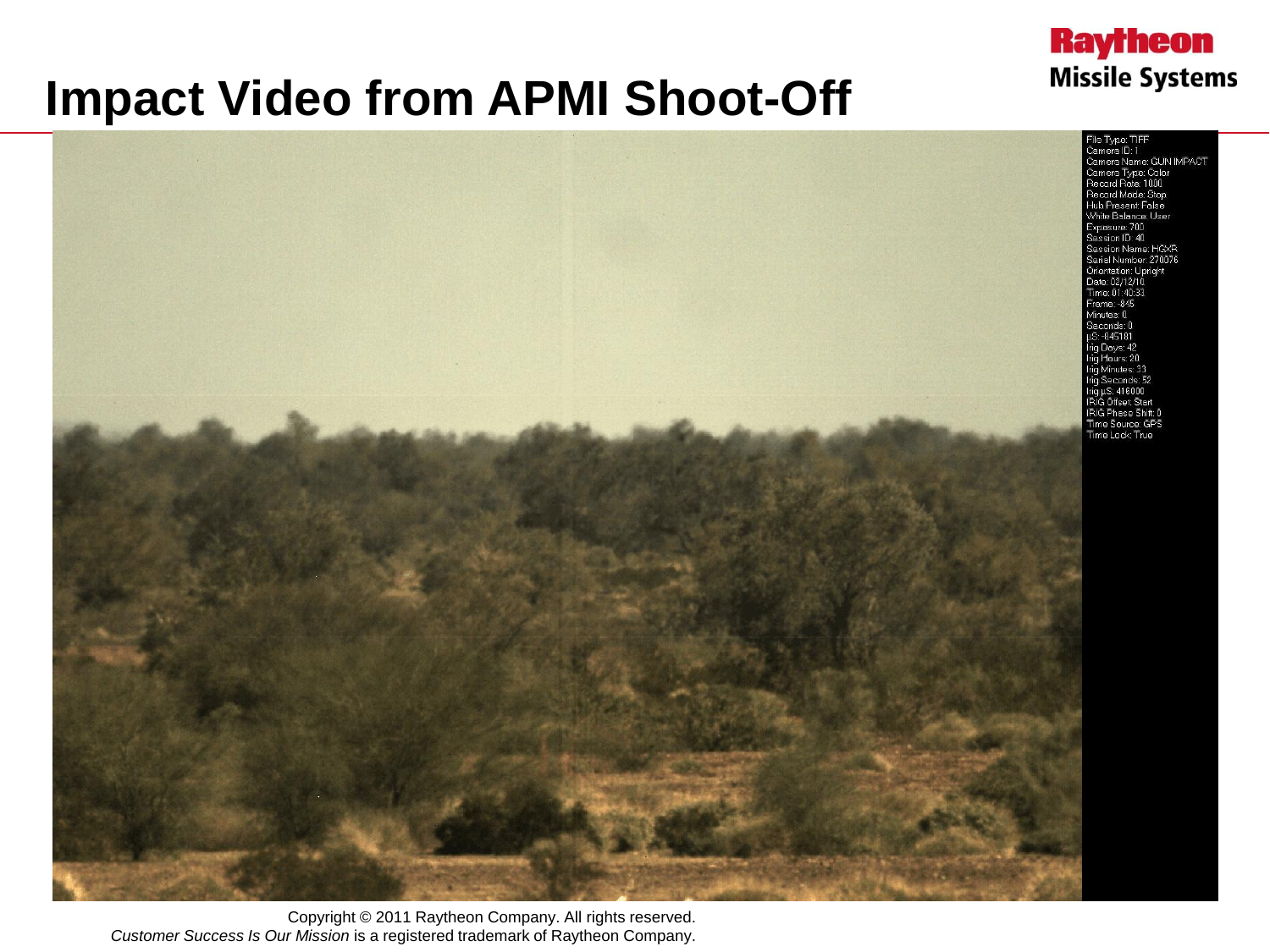### **Flight Test Results June 2010 Reliability Improvements**





#### **Energy On Target!**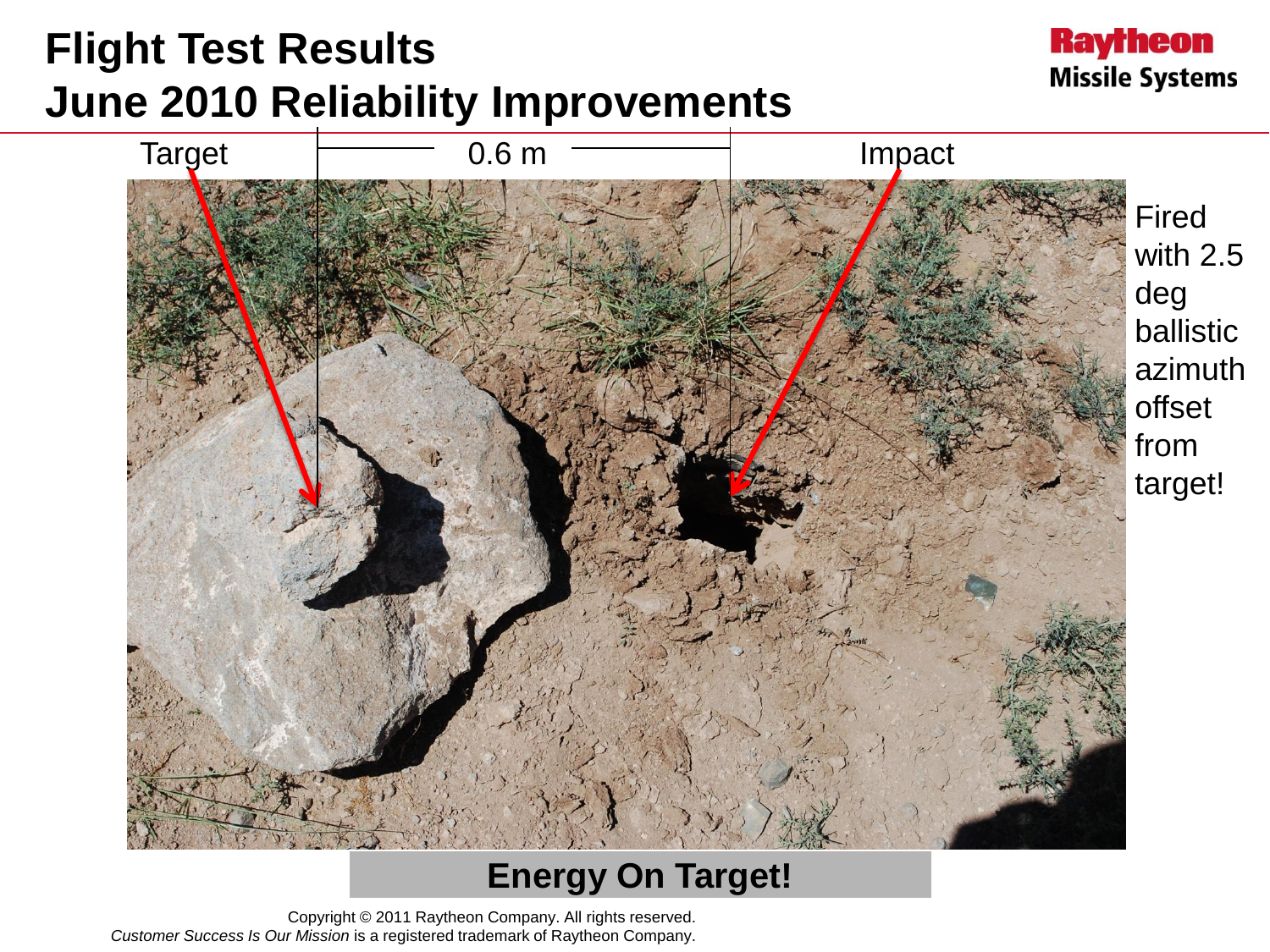- **Drive Down Cost Early in the Design Cycle to** Reap the Rewards of Economies of Scale
- Change is necessary to mature a product
- Challenge Consensus
	- The fact that 10 people believe something and agree with each other does not make them correct!
	- Just because something has always been done a certain way, does not imply it is correct!
	- Be the outlier…ask the question, even if you think you are going to get laughed out of the room!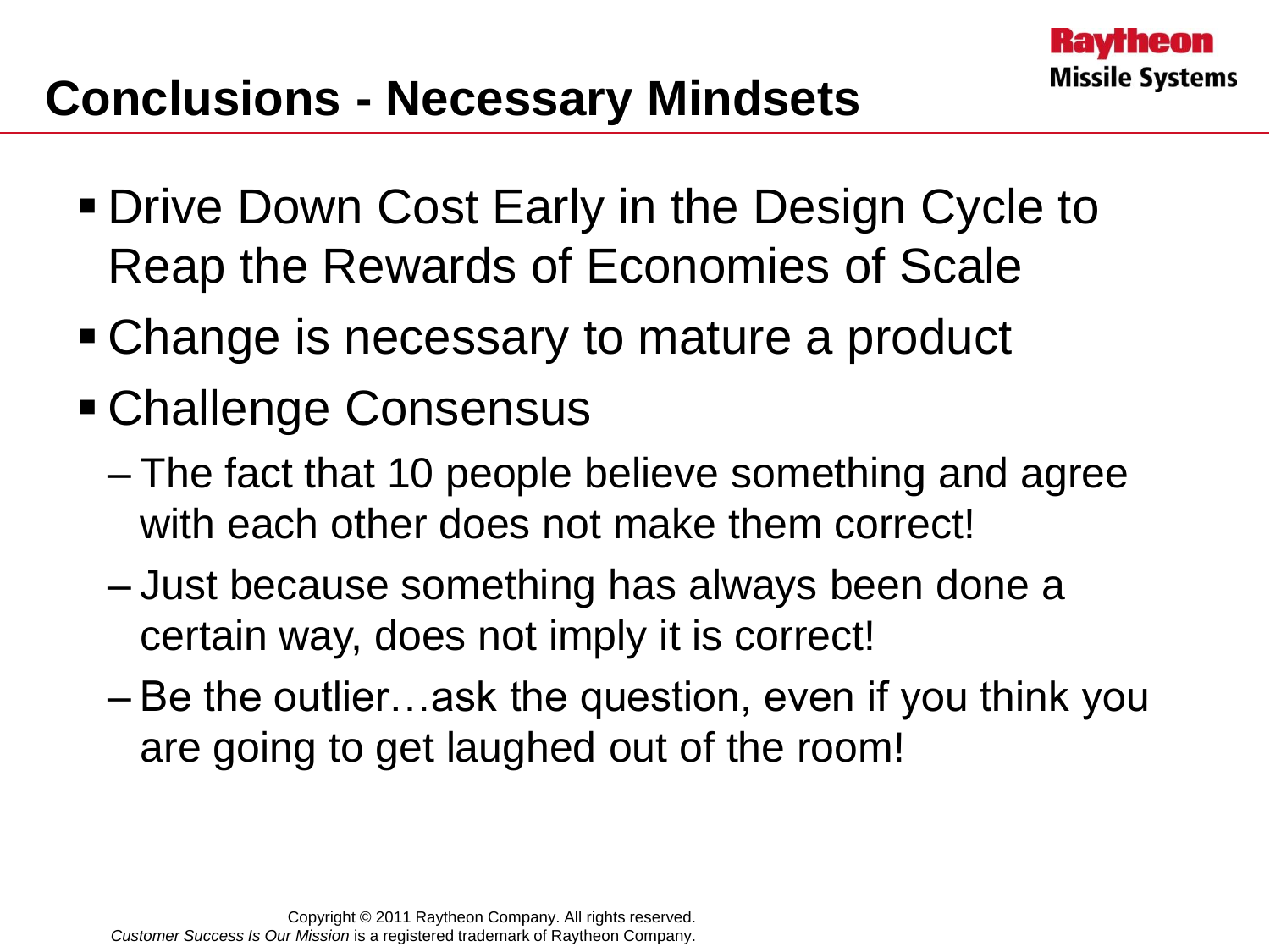## **Conclusions (cont)**

- Abnormal/variable product behavior under constant conditions, even if it does not result in a high level product failure is not ok!
	- Don't be the one who says: **"Oh it's ok…it just does that sometimes…"**